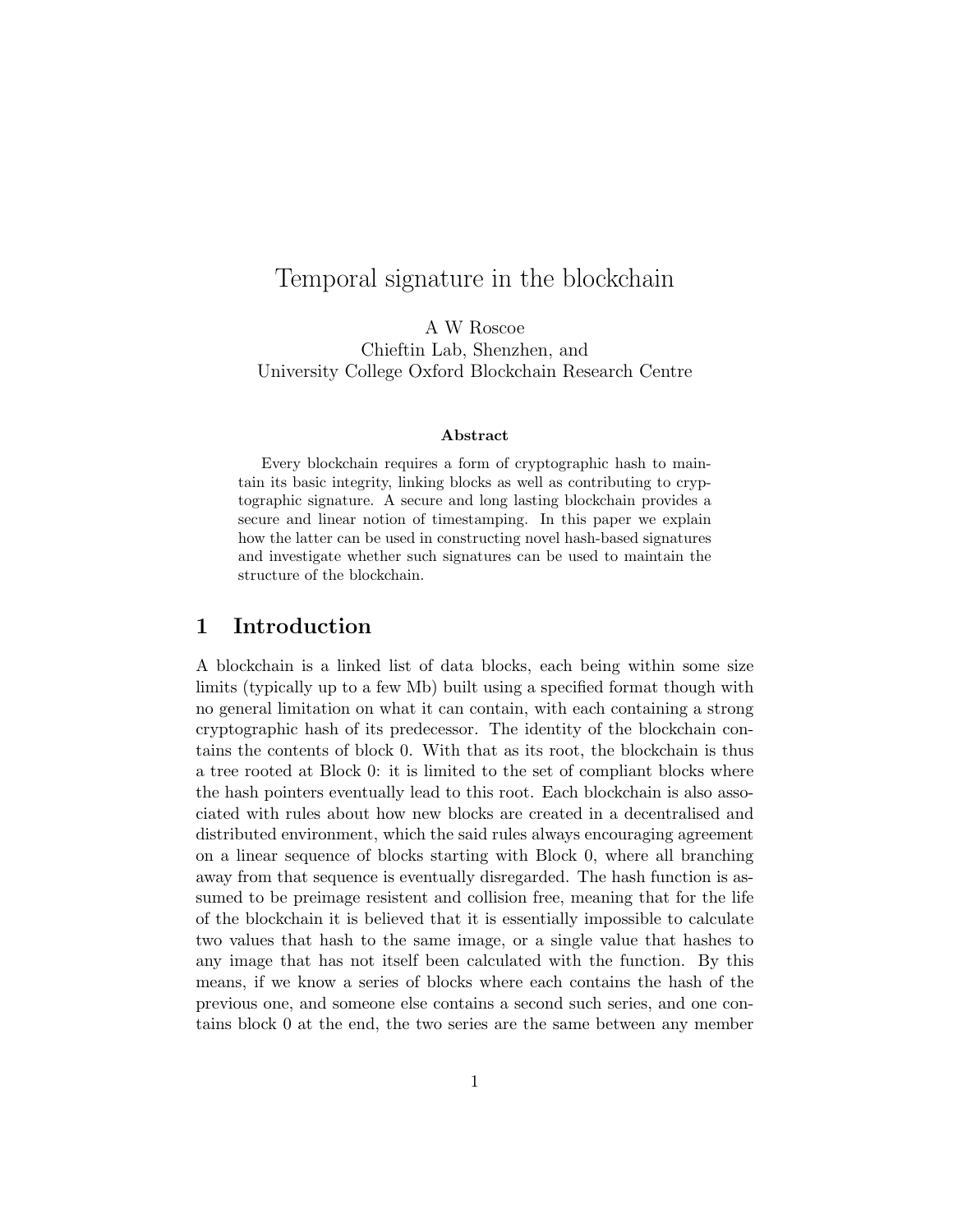the two have in common and their common end at Block 0. When  $B_n$  is in this sequence in the nth position, and no further branching is possible at its own or a lower level according to the protocol for building blocks, then we say that  $B_n$  is immutable. Looking at the structure from the outside or from the perspective of a single node, the immutable part can only grow. The immutable sequence seen by a node may either equal or be a prefix of the immutable sequence we see from the outside.

One of the core assumptions about blockchains is that they can contain a limited number of bad nodes who do not follow protocol. Depending on the nature of the protocol it may be possible for such a node to post a block at any time whose hash field is any chosen block and therefore a contender for its successor, even though it may already have a successor and the new one has no hope of being accepted. When we say that a block is immutable in such cases, we more precisely mean that no block added by anyone at this or an earlier place would be believed by any trustworthy node running the blockchain according to its rules.

The linear order that emerges amongst immutable blocks creates a natural temporal order amongst them. The node assembling the block can, if the protocol calls for it, add a time stamp to the block which is close to real time. We will discuss some options for this, as well as options for incorporating times within blocks, later in this paper.

We make two further assumptions about time. The first is that any node has a reasonably accurate idea of what the time is at any moment, thanks to an inbuilt clock potentially reinforced by (a) long term observations of the system and (b) observations of external sources such as GPS signals. This inbuilt clock is at least an order of magnitude more accurate than the typical gap between block time stamps. Thus any significant untruths told by untrustworthy nodes about the time should be apparent to all. The second is that blocks will continue to be generated while the blockchain is current, and that a block will appear with a time stamp at least T within some bound  $\epsilon$  of the actual time T. If there were a lower bound on the size of a block that was greater than that of one empty aside from housekeeping and formatting, this second assumption would map to one about the rate at which material is generated to put in the blockchain. We require no further assumptions about how blocks are agreed, so we cover both public and private models. It goes without saying that where the security of a signature model depends on the accuracy or security of a blockchain, these need to be assessed carefully. In the next section we set out our assumptions about blockchains and the nature of time within them. Our aim in the first sections of this paper is to build efficient models of cryptographic signature that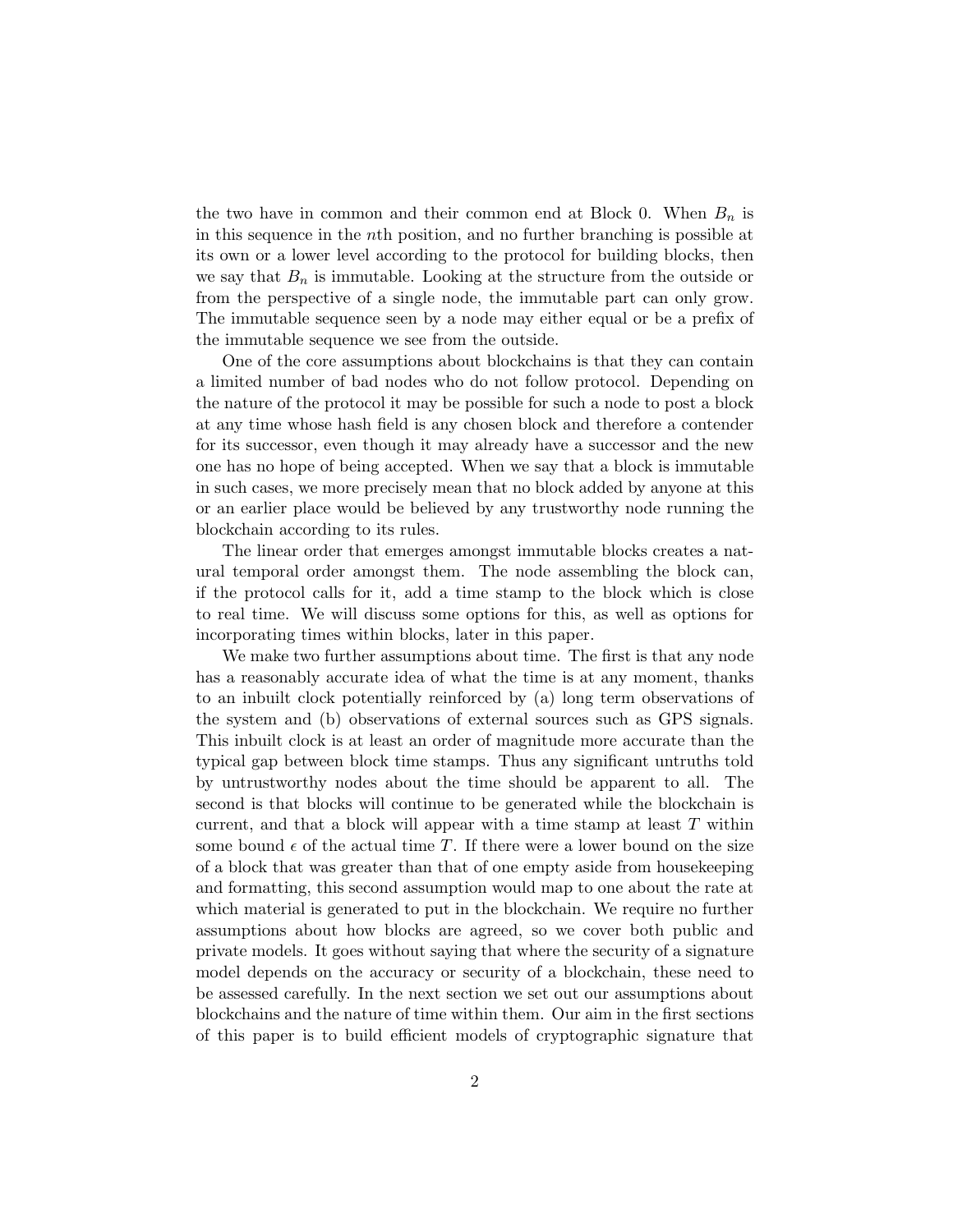exploit the blockchain model set out above. We then examine corresponding models of services akin to PKI for these.

### 2 Blockchain assumptions

For us, a blockchain is a series of blocks each of which contains the strong cryptographic hash of its predecessor, and where each of the blocks contains a timestamp which is strictly greater than that of the previous block and which is closely related to the real time at which the block was posted. Specifically the time at which block  $B_n$  is posted is within  $\epsilon > 0$  of the timestamp therein, and that any attempt to post a block with a more remote timestamp will not be successful.

For blocks posted at and around the true head of the blockchain, we expect this to be managed by the general consensus and approval process. Any attempt to post a block remote from the current head can be countered, for example, by the techniques proposed in [4] which show how to make attempts to add a successor to a long-standing block readily detectable. We believe that the signature mechanisms used there *must not* depend on the time-based methods set out in this present paper, if these are supported directly or indirectly by the same blockchain.

The best-known way of limiting the rate of block creation is Proof of Work (PoW), but it should also be possible to limit it by adding an agreed rate of creation to the constraint already expressed about accuracy of timestamps. It may be agreed that the next block's timestamp must be at least D greater than the previous one's as well as accurate. One way of managing this is via the hash clock of [5] in which previous block creators securely vote on when the time for the next block has come.

## 3 Extending the life of a signature

Suppose that Alice has an established key using a signature algorithm that we can now be confident will be secure until future time  $T$ . An example of this would be an RSA key where we can be confident that the base cannot be factored either by conventional means (because the time between the key's original publication and  $T$  is less than the minimum reasonably possible for keys of the given length) or on a quantum computer (because we are confident that no sufficiently powerful one will be built before T).

There is no particular benefit in making  $T$  large here, and making a correspondingly stronger assumption about the signature algorithm. All we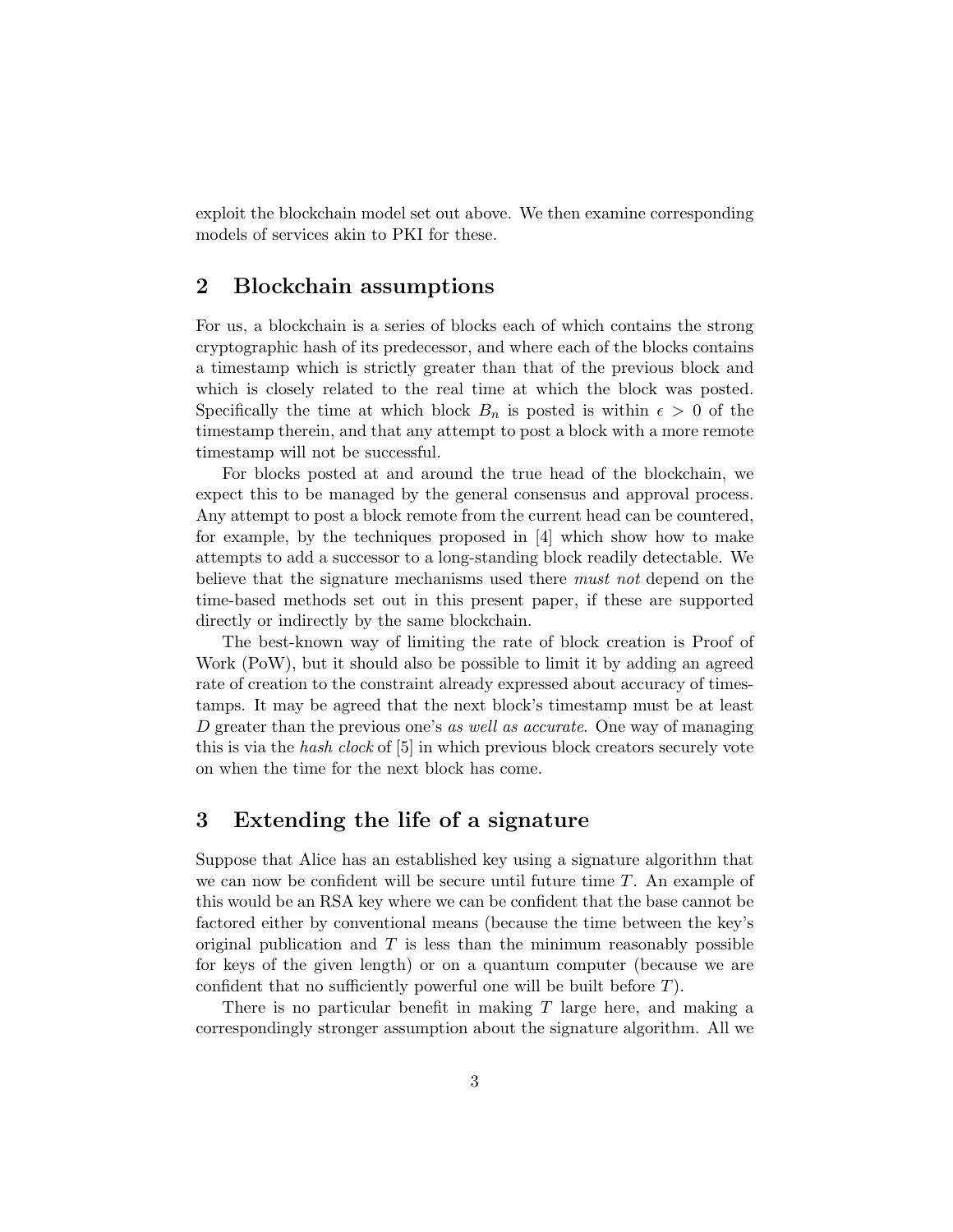really require is that it will still be secure at  $t + \epsilon$ , where t is the timestamp of the block it is placed in.

If we can give evidence that the signature was created before  $T$ , together with evidence of exactly what was signed then, we can safely accept the signature as secure, even at a time  $T' > T$  when the signature algorithm is known to be insecure if used afresh. This provides an interesting form of signature. Suppose that  $S(A, X)$  is the signature algorithm referred to above, and that  $hash(\cdot)$  is a hash function that we are confident will remain secure well beyond T. To sign X, place  $S(A, X), hash(X)$  on the blockchain, ensuring it gets a timestamp less than  $T - \epsilon$ . As an alternative to  $hash(X)$  we could use X, but of course that might take a lot more space in general and it would make X public. Then for as long as  $hash(\cdot)$  is second preimage resistant, and was collision free at the time  $T_0$  the signature was created, we can be confident in the signature. Suppose  $T' > T$  is such a time.

This inference is valid because (a) as no collisions were known at  $T_0$ , we can disregard the possibility that  $X$  is in one of the few collision pairs that might be known by  $T'$ . Thus the intruder will, at  $T'$ , know no value Y other than X such that  $hash(X) = hash(Y)$ . Furthermore, this is true even if the signature is made by an A under the control of the intruder. (b) We know that A signed something that hashed to  $hash(X)$  at the time when this signature was secure. (c) Thus anything presented by anyone at  $T'$  as X must actually be the X that A signed.<sup>1</sup> We can envisage that the choice of S might be made from options laid down in the blockchain itself which change from time to time. The signature  $S$  might be the compound of several different functions. As the composition of the choice varies, it is almost certain that any agent A will have to publish new public keys. It might choose to do this by interacting with a certification authority in a PKI, or by publishing the new public key(s) signed in the blockchain at a time when the means of signature are still clearly valid.

Thus the blockchain timing model gives us a robust way of updating public keys. This is an issue which we will explore more in subsequent sections, where key renewal is necessary in a systematic way.

The above begs the question about what happens when we fear that the hash used may become compromised. One solution to this is for anyone who knows the X of a signature pair  $(S(A, X), hash(X))$  that is in future danger to place  $(hash(X), hash'(X))$  on the blockchain within the validity of  $hash(X)$  for a stronger  $hash'$ . This can be checked by anyone else

<sup>&</sup>lt;sup>1</sup>The inference here is easier if  $S(A, X)$  is actually a signature of  $hash(X)$ .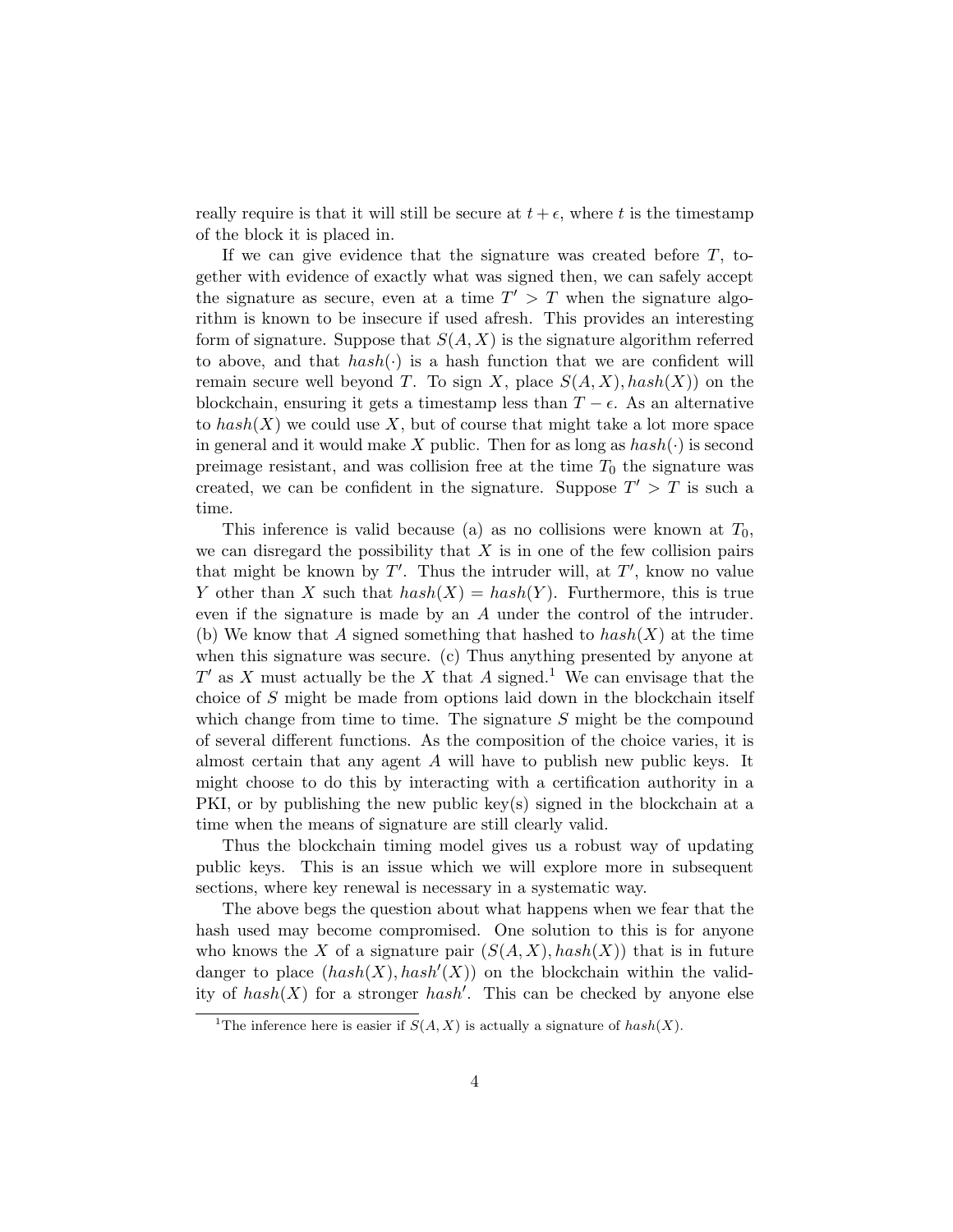who knows X, and combination of the earlier  $(S(A, X), hash(X))$  and the later  $(hash(X), hash'(X))$  are equivalent to  $(S(A,X),hash'(X))$  at the earlier time. By and large, however, it is probably better to avoid this by not compromising on the strength of hash.

The methods set out in this section demonstrates how our timing assumptions about blockchains can reliably extend the life of signatures, creating a form of temporal signature, though we will reserve this term for the sharper use of time in subsequent sections.

We remark that this method of extended signature certainly uses the assumptions about time stamps set out in Section ??, but not sharply since for conventional signatures there is no known drop-dead date, but rather informed guessing. In the next section we will see a technique where dropdead times become a reality.

#### 4 Hash-based temporal signature

While methods of hash-based signature, notably one-shot schemes such as Lamport's  $[1]$  and similar, which can be enhanced by Merkel trees, have been known for a significant time, they are expensive and typically stateful, in the sense that a given key pair is hard to distribute between different instances of an identity.

Ours does not have this disadvantage, but it does make an additional assumption about the availability of a timing service that can be provided by a blockchain. Indeed in this paper we will generally assume it is a blockchain satisfying the assumptions of Section ??.

We present two variants of our scheme: in one each key is ab initio associated with a future time, and another these times are created later. We also demonstrate how analogues of PKI and Certification Authorities (CAs) can work in our new space, including later providing an analogue of zero-knowledge proof.

The method we describe is extremely efficient in the amount of cryptographic calculation required and therefore offer prospects of security to applications such as IoT where asymmetric cryptography is barred on cost grounds rather than because of the worry of future quantum computers, or simply where a lot of things need to be signed.

Our schemes are both based on circumstances where  $A$ 's signature is simply the hash of what is to be signed with a key or nonce that A knows at that time but no-one else does, but which B will know later and further more know it was uniquely associated with A. In that sense it resembles the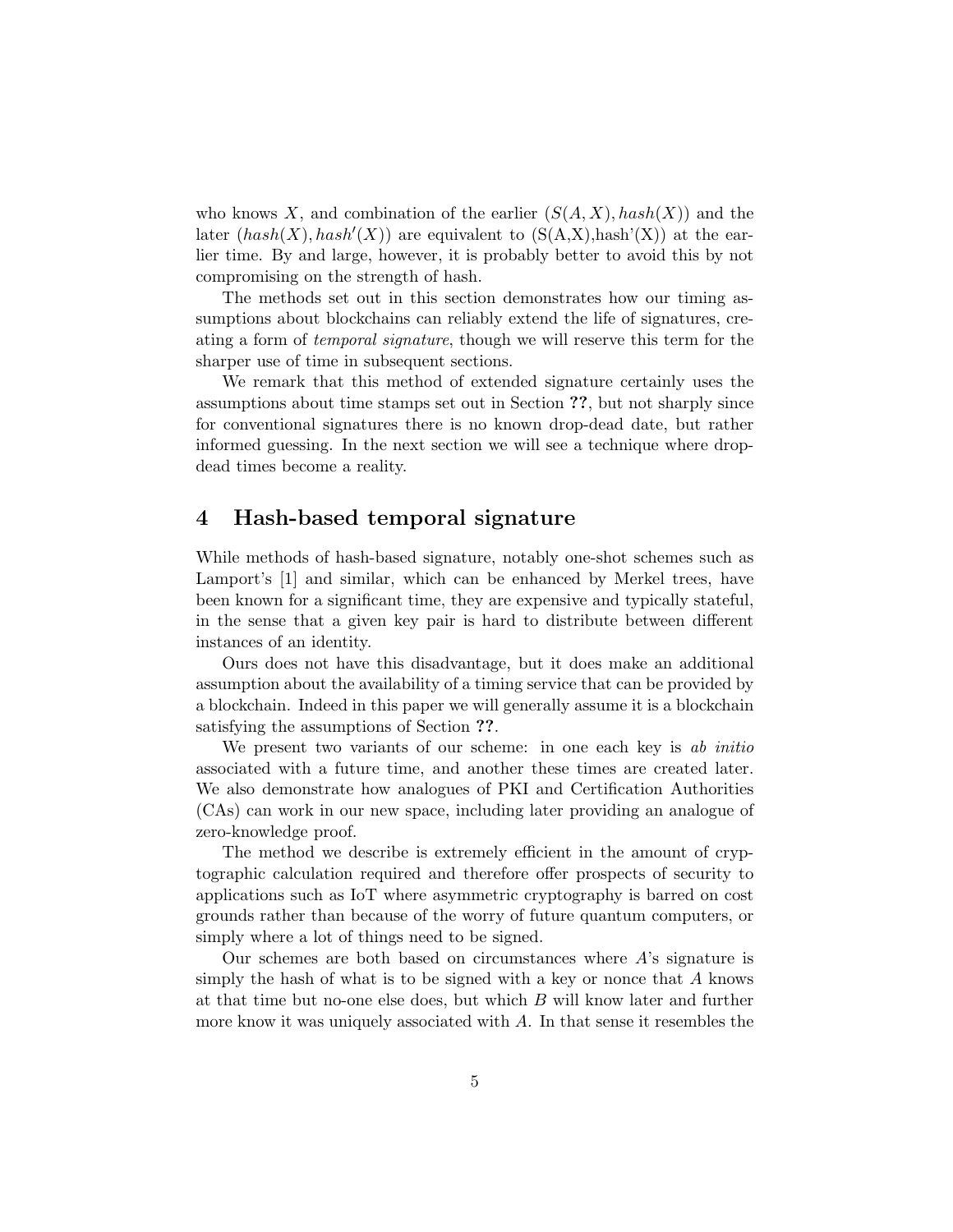TESLA stream authentication protocol [2] and the interactive authentication scheme of [3]. However we are able to develop a related idea into a full signature scheme complete with certification authorities primarily because of the popularity of architectures such as the blockchain that establish an unambiguous form of common knowledge and time-stamping.

We now show how to create a means of "cryptographic signature" based only on hashing. It is not the first such, since there are well established ones such as Lamport Signatures [1]. Ours is quite different and has the advantages that there is no bound on how many times a given key can be used, and that it is extremely cheap to create, use and store.

Our model of signature will work in blockchain systems using their intrinsic time-stamping, and others where there is a trusted third party operating a bulletin board with time-stamps, or indeed any structure that achieves the model of a universally writable time-stamping database where all nodes get a consistent view and, given any time-stamp t, can find a moment beyond which all future data will get a time-stamp strictly greater than  $t$ .

Usually, though not invariably, parties writing to the blockchain will sign the objects they put there.

We are all familiar with digital signature schemes based on one-way functions to the extent that the very definition of a cryptographic signature frequently assumes the existence of private and public keys. Ours does not. Thus while our scheme satisfies the requirements at the start of the Wikipedia article on digital signatures:

A digital signature is a mathematical scheme for demonstrating the authenticity of digital messages or documents. A valid digital signature gives a recipient reason to believe that the message was created by a known sender (authentication), that the sender cannot deny having sent the message (non-repudiation), and that the message was not altered in transit (integrity).

We term this the *extensional* definition, since it sets out what has to be achieved without being specific about how it is to be done.

Our method does not, however, operate in the way implied by the "formal definition" given there:

Formally, a digital signature scheme is a triple of probabilistic polynomial time algorithms,  $(G, S, V)$ , satisfying: G (keygenerator) generates a public key,  $pk$ , and a corresponding private key, sk, on input  $1^n$ , where n is the security parameter. S (signing) returns a tag, t, on the inputs: the private key,  $sk$ ,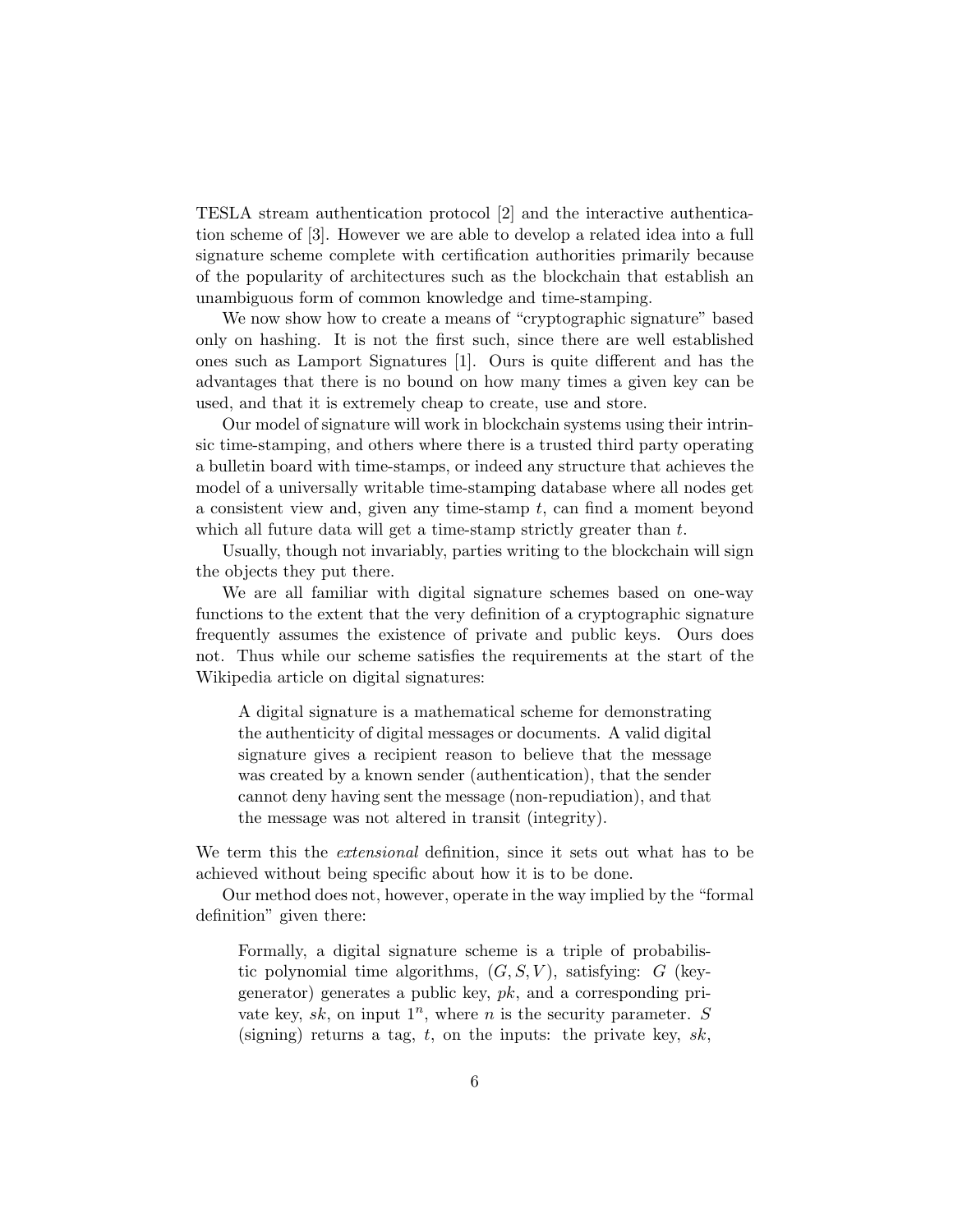and a string, x. V (verifying) outputs accepted or rejected on the inputs: the public key,  $pk$ , a string, x, and a tag, t. For correctness,  $S$  and  $V$  must satisfy

$$
Pr[(pk, sk) \in G(1^n), V(pk, x, S(sk, x)) = accepted] = 1
$$

A digital signature scheme is secure if for every non-uniform probabilistic polynomial time adversary, A

$$
Pr[(pk, sk) \in G(1^n), (x, t) \in A^{S(sk,.)}(pk, 1^n), x \notin Q, V(pk, x, t) = accepted] < negl(n)
$$

where  $AS^{(sk,.)}$  denotes that A has access to the oracle,  $S(sk,.)$ and  $Q$  denotes the set of the queries on  $S$  made by  $A$ , which knows the public key,  $pk$ , and the security parameter, n.

Note that we require that any adversary cannot directly query the string,  $x$ , on  $S$ .

We term this the *intensional* definition of a signature, since it strongly implies how the objective represented by the extensional definition is to be achieved. There is an interesting discussion in [3] of the relationship of a similar form of signature to the intensional one.

We term this *temporal signature*: it is based on simple but completely different ideas to the usually seen one.

We will couch this signature in terms of the blockchain, but it will apply to any situation where players can unambiguously publish packets in a common medium where all get a common view of what has been written and when, and the fact that this is so is common knowledge.

We will assume that the time at the start of operation is 1, and that the blockchain or bulletin board is initialised with a special block or data written by some privileged initialisation or by the individual nodes at some point where they are trusted. This information has time 0 which strictly precedes all times of ordinary written data.

Inter alia this initial block contains, for each node  $A$ , a finite set of key certificates of the form<sup>2</sup>  $(hash(k, A, t), t, A)$  where k are chosen at random from a large set and  $t$  varies over future times. Thus each node will typically have keys labelled by a spread of (initially) future times.

<sup>&</sup>lt;sup>2</sup>In using a standard cryptographic hash function here, we are assuming perfect cryptography in the the forms of the terms used. It may well be wise to use different forms of the terms (e.g. reordering or replicating components of the hashed terms, or using hash combiners that combine multiple hash values into a single 'super-hash') to counter weaknesses in specific (e.g. iterative) hash constructions. Of course careful and conservative choices of the hash functions themselves is recommended.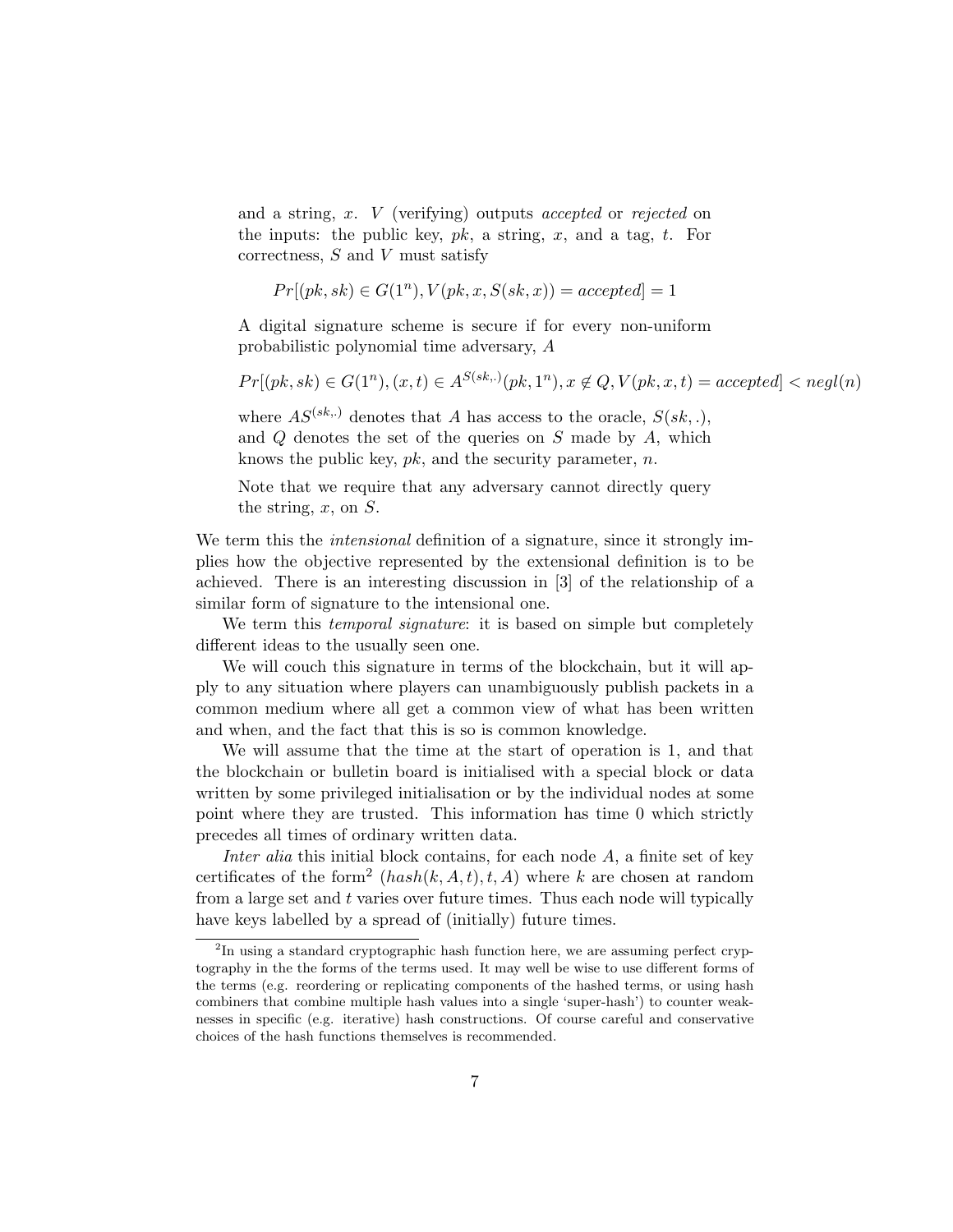The fundamental idea is that the use of k (as opposed to  $hash(k, A, t)$ ) by someone before time  $t$  proves that this someone is  $A$ , and that  $A$  will release  $k$  at time  $t$  allowing anyone to check such uses, deducing they were by A.

Thus to sign X with k we have A compute  $hash(k, A, X)$  and place it on the blockchain or bullet the board before t and so it gets a stamp of less than t.

Of course A can compromise her own signatures by releasing  $k$  early, but this would be no different to her disclosing her conventional secret key. Doing so would damage her in much the same way that disclosing her conventional secret key would. Is her duty to broadcast  $k$  when she knows that no further block will appear with a timestamp less than  $t$ . She can do this by writing it into the blockchain or releasing it by some other means. Because  $k$  has been precommitted there is no need for  $A$  to sign this release.

Note that once the keys are established, signature only requires the computation of a single cryptographic hash, and verification, where the key belongs to the initial set, requires at most two hashes. These are the hash of the data with the now-revealed key, and the hash that verifies the same key whose hash was initially published.

We have the option to save (at least then) one of these hashes by verifying each key via the consensus mechanism at the point it is published openly. Of course this can only be done if the publication is in the blockchain. In other words, when A places  $k$  openly in the blockchain, it should be apparent to all that this is a reveal of a key, and those responsible for consensus and block creation must verify k before publishing it.

This is an instance of a general fact: if the hash of any value  $v$  is already in the blockchain but  $v$  has not been generally released, then releasing  $v$ gives it the same status as  $hash(v)$ : if it is immutable then so is v itself, without placing  $v$  unhashed on the blockchain. Anyone who sees  $v$  is able to verify its correspondence to  $hash(v)$ .

#### 4.1 Refreshing keys

Since signatures can only be checked once the appropriate time has been reached, in most case it is desirable, when signing a message, to use a nearly expired key. Given that each node is presumably only allowed a finite number of initial keys, such a key from that set is not always available. However it is straightforward to allow A to add further keys.

Suppose A will shortly enter a time-frame where it has no keys or only a few, but it still has a key  $(A, k, t)$  that will expire before this. Then she can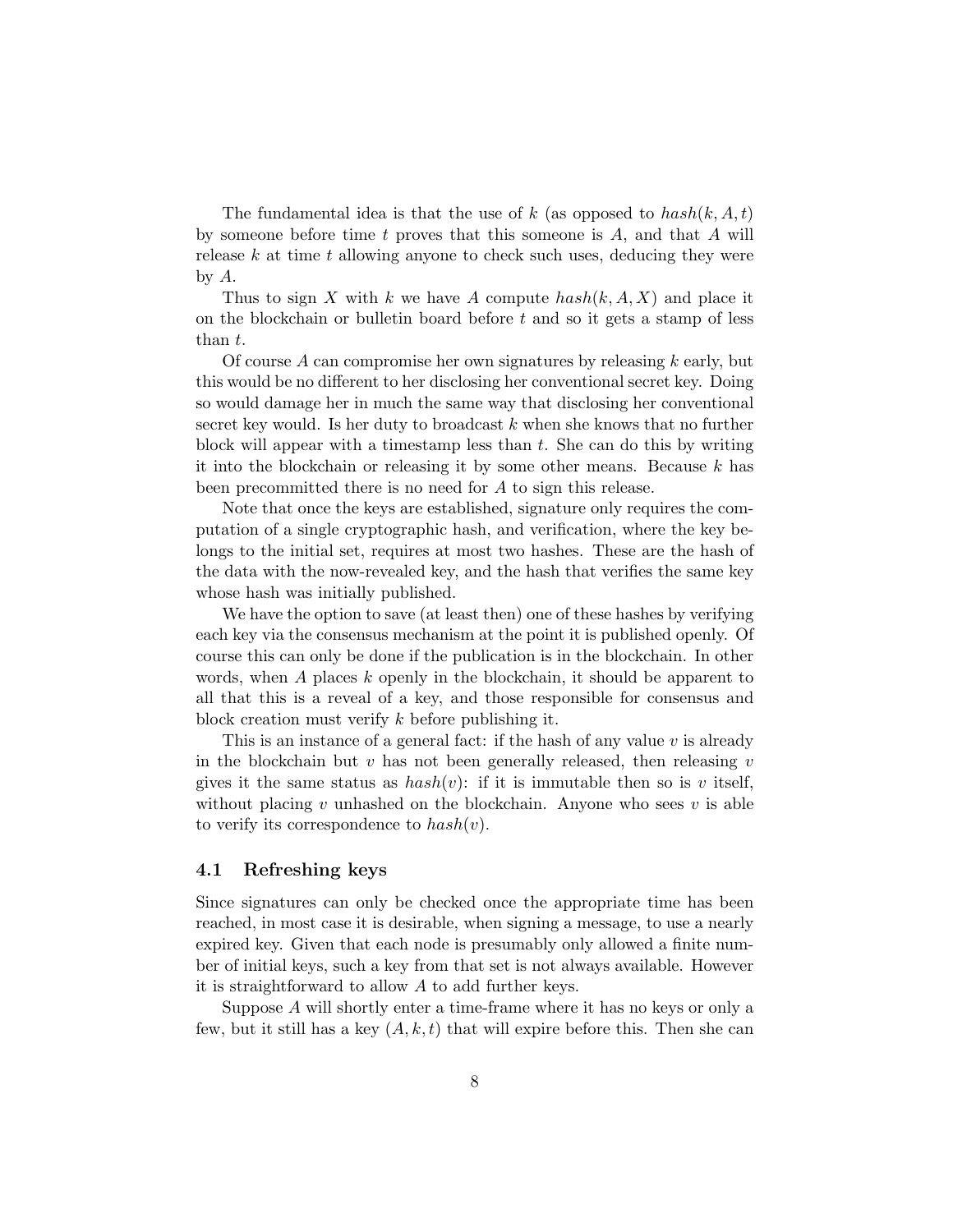create as many new keys randomly (or perhaps pseudo-randomly) as she wishes, choosing a future time for each, and sign their certificates (either collectively or individually) with  $k$  as new keys for  $A$ , each with their own time beyond t.

The strategy for doing this will depend on the expected time-frame of the service being created, namely for how long will an agent wish to create signatures. This might be for some finite period that can be divided up into equal parts ab initio with this division and further subdivisions used to structure the key space. Or is might be indefinite, in which case one can do the same but, near the end of an initially chosen epoch, new keys are signed for another. By (say) doubling the lengths of successive epochs, it is easy to keep the chain required to check each key down to logarithmic length.

So for example each node could be initialised with keys that are revealed at  $2^n$  for  $n \leq N$  for some arbitrary  $M > 0$ . Note that initially the gap between consecutive keys is a power of 2. We will maintain this as an invariant and also the fact that the largest  $t$  is a power of  $2$ ,

At each time  $r = \sum_{i=0}^{n-1} \delta_i 2^i$ . When the current time is (say) one less than the last time before a gap of length more than one  $(r, r+2^s)$ , it creates new keys for the times  $r+1, r+2, \ldots r+2^{s-1}$ . as far as it has to to maintain this invariant.

So it will create new keys as follows:

- at time 1 for 3,
- at time 3 for 5 and 6,
- at time 5 for 7,
- at time 7 for  $9,10,12$ ,
- $\bullet\,$  and so on...

When it reaches  $2^N - 1$  it adds a key for  $2^{N+1}$  at the end.

With this approach, every time a node uses a new key it can check it by following a chain back to time 0 with length bounded by  $2log_2 t$ . To understand this, observe that every integer  $m$  greater than 0 can be expressed uniquely in the binary form  $m = S_r = \sum_{r=0}^{p} 2^{q_r}$  where the  $q_r$  are a strictly decreasing decreasing sequence. Notice that both  $q_0$  and  $p$  are no greater than  $log_2 m$ . In general the key for time  $S_a = \sum_{r=0}^a q_r (0 < a \leq p)$  was signed with the key for time  $S_{a-1}$ , and the key for  $2^b$  was created either at time 0 or signed using time  $2^{b-1}$ . Thus the checking chain is composed of two parts neither of which is longer than  $\log m$ .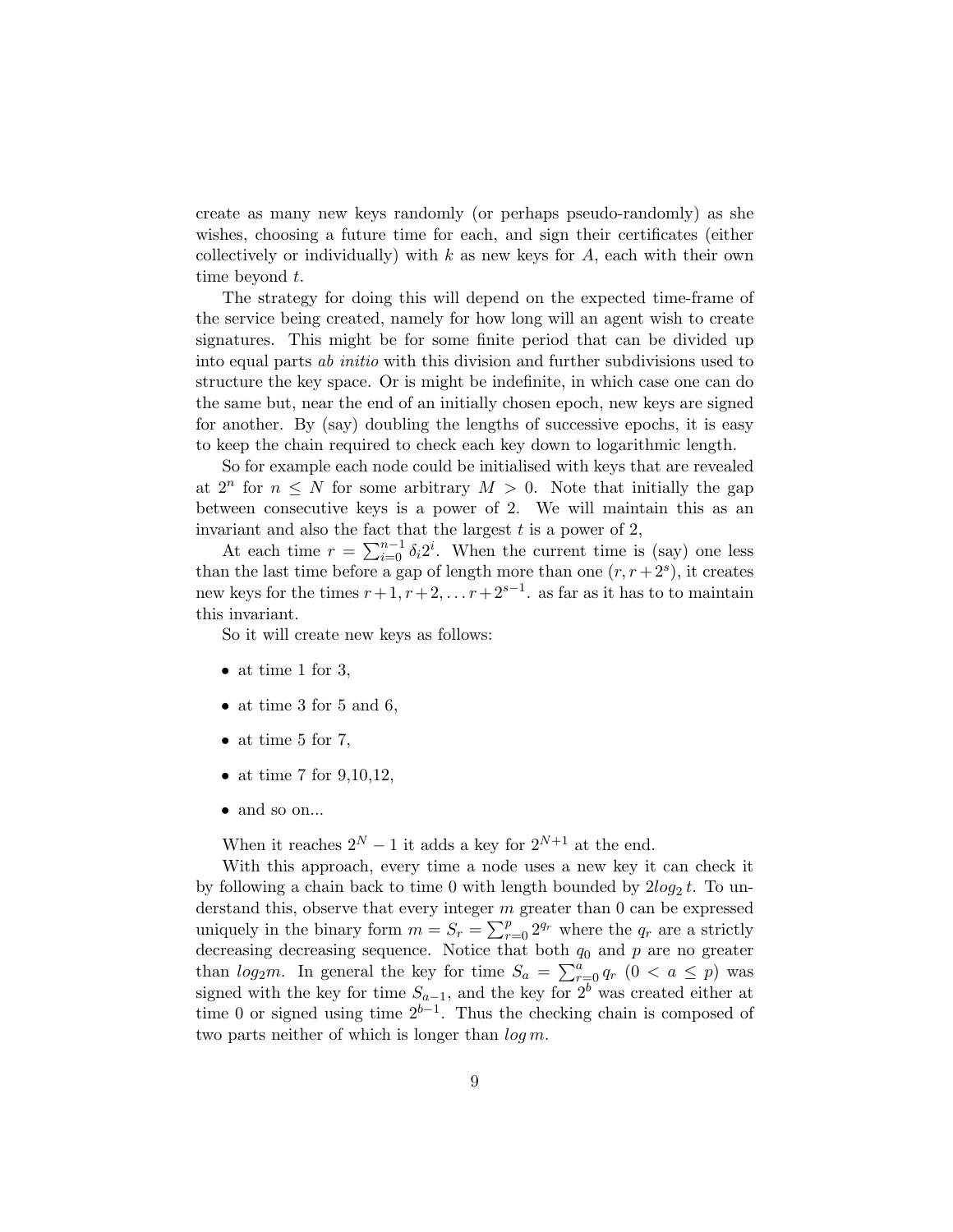Of course we have the same option about checking keys as before: those building a blockchain are responsible for ensuring that the public versions of keys are consistent with their previously published hashes.

In other words if a new key  $(hash(A, k, t), A, t), ((hash(A, k, t), A, t, k'), ref(k'))$ is published signed by A using  $k'$  which is revealed at  $t' < t$  then all 'mining' nodes should check this at  $t'$  resulting in a certificate of agreement that  $k$  is a good key for  $A$  to be revealed at  $t'$ .

When  $k$  is ultimately released at  $t$ , it should be checked as outlined above.

We could even extend the role of the blockchain to verifying all individual signatures of this style (rather than merely signatures on keys). Thus this style of temporal signature could become totally part of the blockchain and its mining protocol, rather than something that individual nodes check for themselves.

### 5 Alternative temporal signature

We have presented a model in which the time of each key is committed in advance. An obvious alternative is for keys to be created and their hashes bound to an identity without a fixed release time. The identity could then sign one of more files with the key in the same way as above: placing the signed document in the blockchain and only releasing the key (whether into the blockchain or not) once it has seem all the signed documents there.

Imagine the following scenario: Alice has created key  $k$ , signing the key certificate  $(A, hash(A, k))$  and placing it on the blockchain. After the signature of the certificate has been checked, she signs a number of documents with k and places them  $(F_1, \ldots, F_n)$  on the blockchain. Once she has seen they are all there in such a way that they are all immutably present there she releases k.

This is not secure: Eve can potentially delay the final write while learning k, and sign further documents with it "on behalf of" Alice before finally releasing k. If it then can block Alice from intervening (or if Alice does not notice quickly) the signatures will be believed.

This model can be rescued: one solution is to have Alice use each such keys only once. By checking that the signed document is on the blockchain before releasing the key, making the blockchain consensus prevents "double spending" of  $k$  appears to prevent attacks.

Extending this: Alice can count how many files she has signed with  $k$ at the same time as checking they are all there. She then signs a specially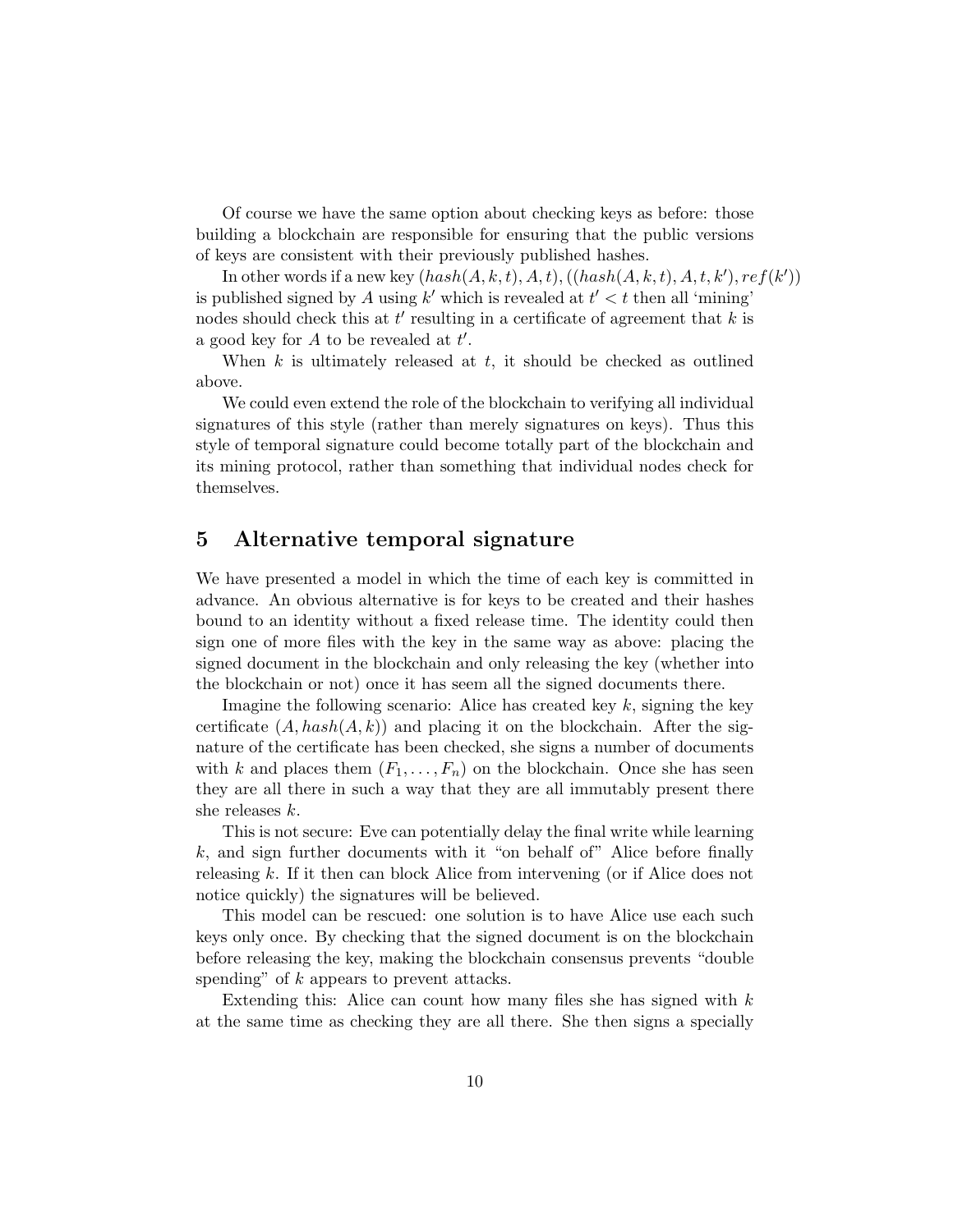formatted message such as Alice has signed 23 files with  $hash(A, k)$  on the blockchain – signed with  $k$  – and checks this is there before releasing k, which we will now assume is done by placing it on the blockchain. The consensus protocol only accepts  $k$  when the numbers tally. Here we are using the properties of our blockchain being immutable and permanent once a write is made and agreed. As a further alternative she can replace the count with the simple message No more signatures with  $hash(A, k)$ , again signing it with k. The consensus protocol only accepts the release of  $k$  when this consistent. In both cases checking the signature on the message ending  $k$ means that Eve cannot successfully end k early.

As an alternative to counting, she can observe the final time stamp t of one of the files signed by  $k$  in the blockchain, and place a message on the blockchain which associates this time with the key. Again Alice makes sure this message is there before releasing k. To verify a signature it is verified that the signature has a time stamp no later than  $t$ . Essentially here we are replacing the original pre-committed time for each time, by one that is post-committed.

Refreshing keys is now much simpler than in the earlier case.

This method has the advantage of using keys efficiently: no key gets wasted if there is nothing to sign with it at the time it is released. It has the disadvantage of only really working with a blockchain consensus algorithm or something very like it. It also needs more bookkeeping and might not work as well when a given identity has more than one instance generating signatures with a given key.

#### 6 Public signatures, private data

An essential feature of our models is that signatures are placed on a commonly write-able, commonly readable time-stamped medium such as a blockchain. This might seem to limit their usability, since in many applications agents will wish to sign data that is only meant to be seen by less than all agent, often only one other.

Nevertheless we really need everyone to be able to see all signatures and identify their time-stamps and link them to their signing keys. In cases where we want to have signatures checked by external parties such as blockchain consistency, those doing the checking apparently need access to what it being signed.

We can, however, overcome these problems easily by adopting the principle that, other than when signing the keys used in the signature scheme,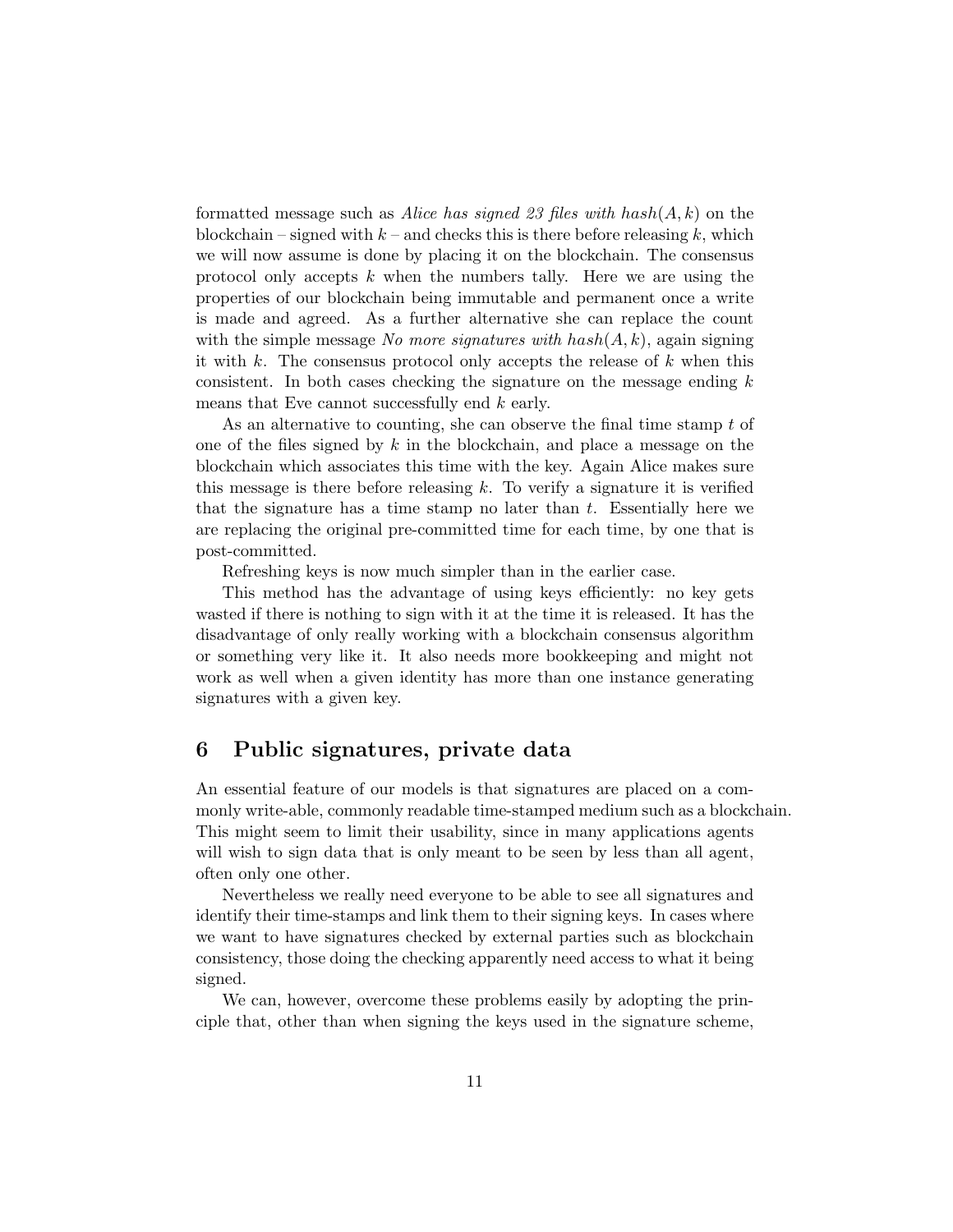which have their own protocols, it is  $hash(X)$  that is actually signed in the senses set out above.

So we can decide that the signature of X by key k is actually  $(hash(X), hash(hash(X), k))$ coupled perhaps with a key certificate for k. This allows the signature to be checked by anyone without them knowing  $X$ . And of course anyone who thinks they know  $X$  can hash it to check this equals the value in the signature.

Thus we can maintain signatures in public without making the underlying data public too.

Just as with public key signature, if we want to stop an attacker checking a guess at X by hashing it, it may be necessary to add random bits as salt to X to prevent this, naturally communicating such salt to those intended to know X.

## 7 TKI or "PKI"

It is possible for one party to sign another's keys as a token of validity in our temporal setting just as much as it is with asymmetric signature.

A trusted third party can sign a certificate attesting that one or more timed keys belonging to A are valid. Just as in an ordinary PKI such a "Timed Key Infrastructure" can indicate limitations on the validity of the keys it is signing. It can place a limit on how long or how many times it permits A to refresh its own keys, or indeed ban such refreshment altogether. Time is much more built into the core principles of a TKI than it is into a PKI.

Note that the chain of trust in this case goes back to the start of time through the keys of multiple parties.

- For a key k for A, it might have a chain of trust going back through multiple  $A$  keys to one attested to  $A$  a time 0, or it might go back to one attested to one signed at a later time by key  $kS0$  of a key server S0...
- Which is either attested back to time 0 by keys for S0, or eventually back to one attested by a second server S1,
- and so on. All the key servers themselves must be certified in their roles, just as in a regular PKI, and the chain of trust must get back eventually to time 0.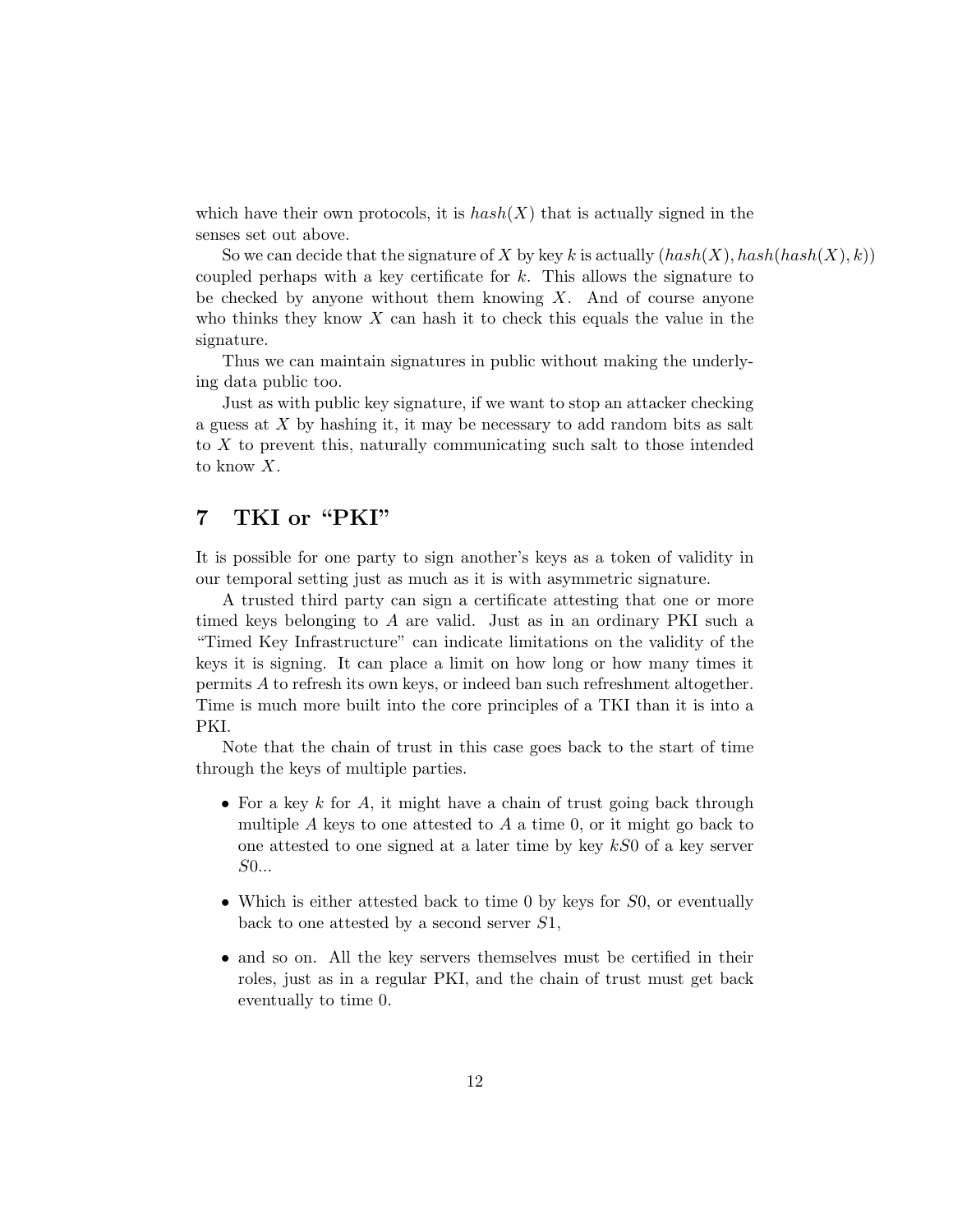As discussed above, the system or consensus mechanism can check signatures and roles as time progresses. Where a key is signed (whether by a TTP or via self refreshment) we would expect to see a checkable statement setting out the authority on which this is done.

In a PKI it is not the secret key but the public key that is signed, which limits the potential mischief a compromised key server can cause. In a TKI the same is true: all the key server has to do is to sign the key certificate with the hashed key in, not the open key. [Of course the mechanism by which the server comes to know which identity the certificate is for, and that it is valid, remains application dependent much as with PKIs.]

In some cases where signatures are validated by the blockchain, it might be appropriate to let the blockchain act like as a CA, in the sense that a node can provide one or more unsigned key certificates and the blockchain votes (presumably in receipt of evidence of some sort) to accept the keys and place them in the valid area. That would be analogous to putting such keys into an extension of block 0.

We have not addressed here the question of how a new node Alice proves her authenticity to a CA. To some extent this is always going to be an ad hoc process which assumes (rightly or wrongly) that at the moment of proof Alice has an authentic channel to CA. One thing that is commonly done with traditional CAs is for Alice to ask CA to sign her public key and at the same to prove that she knows her secret key via a zero-knowledge proof. The zero-knowledge proof approaches we are aware all use constructs in the asymmetric cryptography domain such as exponentiation. The well-known ones are vulnerable to quantum computers. Therefore we offer the following hash-based alternative, which while not providing a *proof* of knowledge, at least gives arbitrarily strong evidence that the intruder does not know the secret key.

In the following Alice is trying to construct something that she can use in our schemes or something similar.

- 1. Alice chooses some M, which for the sake of convenience is even, and random nonces  $N_i$  for  $i \in \{1, ..., M\}$ .
- 2. She sends these to CA, all in the form  $hash(A, N_i, t)$  or  $hash(A, N_i)$ depending on whether or not there is a time  $t$  attached to this key.
- 3. CA then picks  $M/2$  indices at random from  $\{1, \ldots, M\}$ , and so has  $C(M, M/2)$  choices, or approximately  $\left(2^M \sqrt{2}\right)/\sqrt{(\pi M)}$ . It informs Alice of its choice as a challenge set C.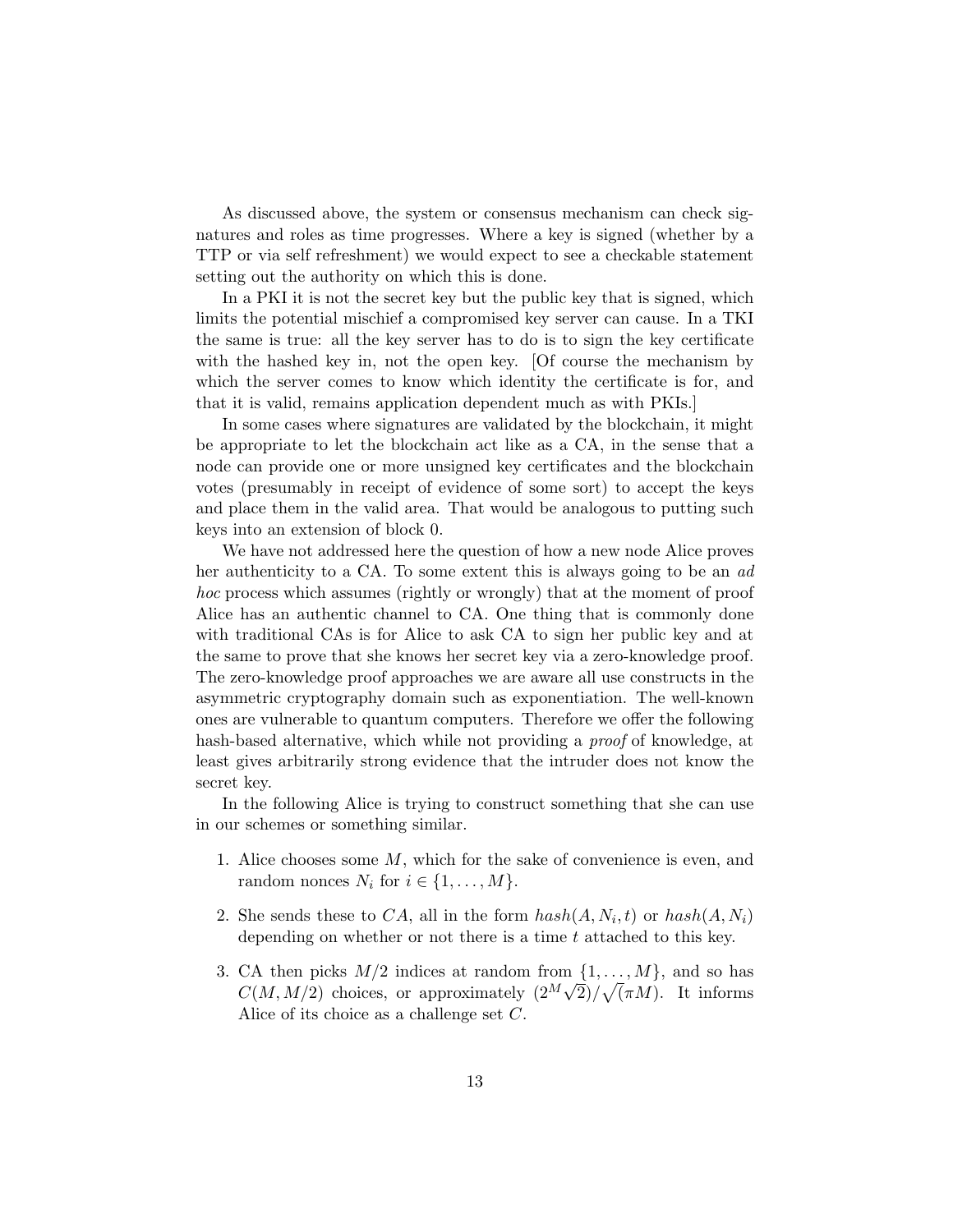- 4. Alice then reveals to CA exactly the  $N_i$  for  $i \in C$ , and CA then verifies this choice.
- 5. CA then signs the rest of the hashes sent in the second step as Alice's key.
- 6. To sign an item with this key, Alice forms the hash of the object being signed with all the  $N_i$  not previously revealed: the unrevealed  $N_i$  thus constitute the key.

In order to impersonate Alice by substituting his own choice of key, that Alice has not picked and so does not know, he would have to guess correctly at the set C. For  $M=16$  this gives him a chance of one in 12,870 and for M=32 one in 601,080,390. The protocol establishes that no intruder can know all the precursors of the hashes not in the challenge except for this small probability.

### 8 Augmented temporal signature

The obvious disadvantage of the hash-based temporal signatures we have introduced is that signatures cannot be checked immediately. In some applications this will not matter, but there is a straightforward way of overcoming it where it does. That is to couple any such temporal signature with a conventional one which we can be confident will be valid until the temporal signing key is released. The algorithm and public key associated with identity Alice can be updated on Alice's TKI entry (together with upper limits on when these can be used and verified), and each time she places a signature on the blockchain it is accompanied by the then-appropriate conventional one if she wishes it to be immediately verifiable.

Again, the conventional signature would be of a hash of the signed object – for checking purposes the same hash used in the temporal signature.

It is debatable whether the temporal signature is necessary at all here, since the proven-time use of a weak signature (provided augmented with a hash of the underlying value) would fall within the scope of the methods of Section ??. We believe it is still valuable because it acts as a checkable verification of the weak signature, and is practically free in terms of calculation.

### 9 Temporal signature in support of the blockchain?

Consider the following facts: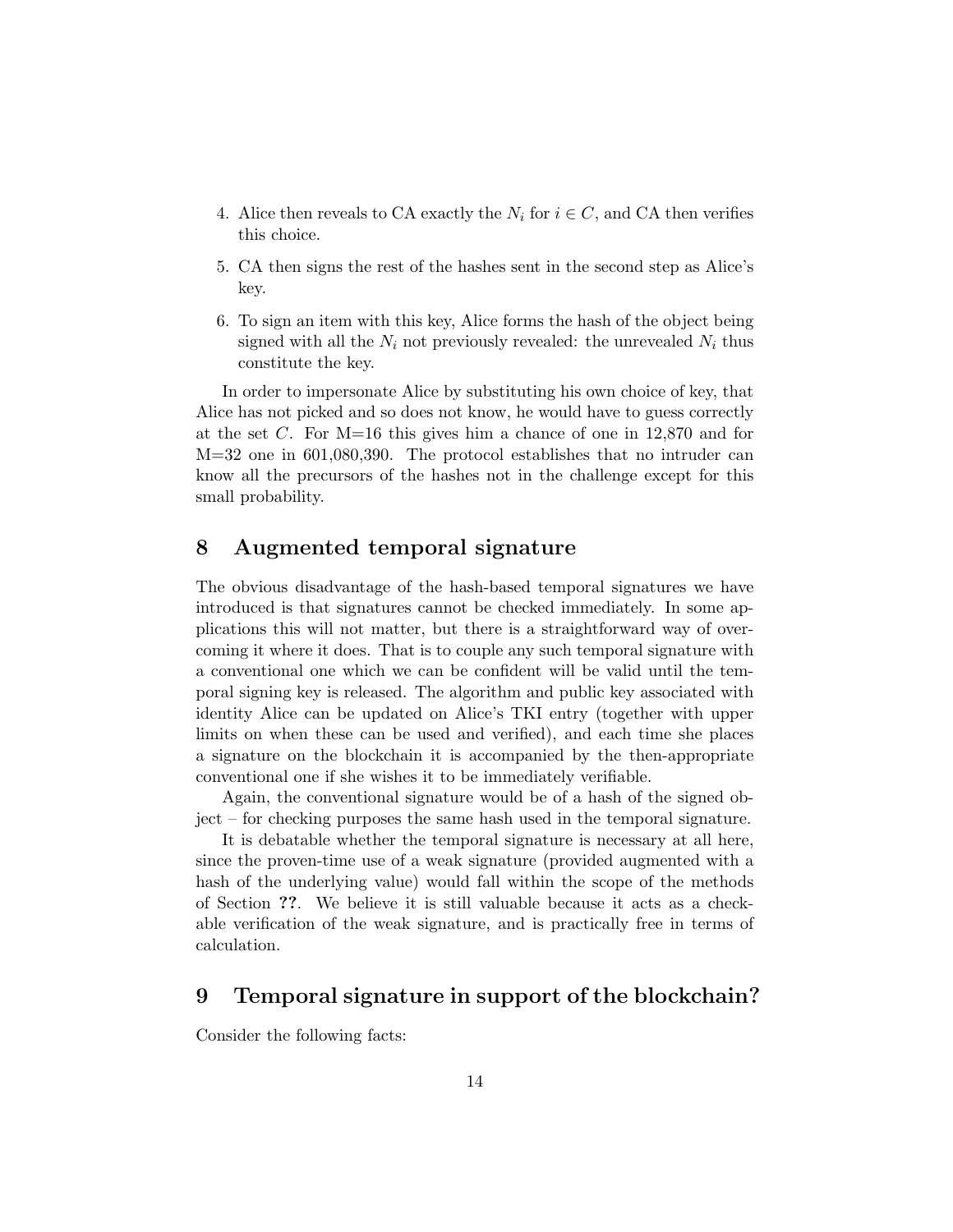- We have demonstrated that temporal signature is a viable mechanism for signing entries placed in secure blockchains where times can be believed.
- Blockchains and their integrity depend on attributing actions to known agents, and thus to signatures, and may well have other signatures built in, as for example in support shown for blocks etc.
- Any false part of a blockchain introduced later with fake timestamps earlier than reality could easily spoof signatures using temporal keys that had in fact been released where the fake time stamp makes it appear they have not.

We conclude that temporal signature should not be used in any aspect of blockchain construction or contribution to its basic security, and especially not in mechanisms that contribute to the prevention of the belief by legitimate nodes of spoof forks.

In other words, though there may be some exceptions that can be established with great care, temporal signature is a way of taking advantage of the high-integrity record keeping and agreed timings established by blockchains, but not a way of creating these things themselves.

### 10 Conclusions

We have introduced two distinct approaches to using blockchain and similar timing models for signature: one for extending existing mechanisms, and one for enabling a new one. All depend on the timing assumptions made in Section ??.

The first approach is a systematisation of the truth that a signature provably made before the algorithm used is broken, remains valid even after that point. The second uses the strong degree of coordination and common knowledge achieved by blockchains to make the extremely efficient form of authentication (based on knowledge of who knew what, when) already present in the TESLA stream protocol practical for a true signature scheme, which nevertheless falls outside the usual intensional definition of signature. We have therefore termed it *temporal signature*. This remains limited, however, by the delay in the verifiability of signatures.

We have shown how a TKI, the analogue of a PKI for temporal signature, works. Signing and signature checking are now very easy, particularly if the provenance of keys is checked as time progresses. We have shown that there